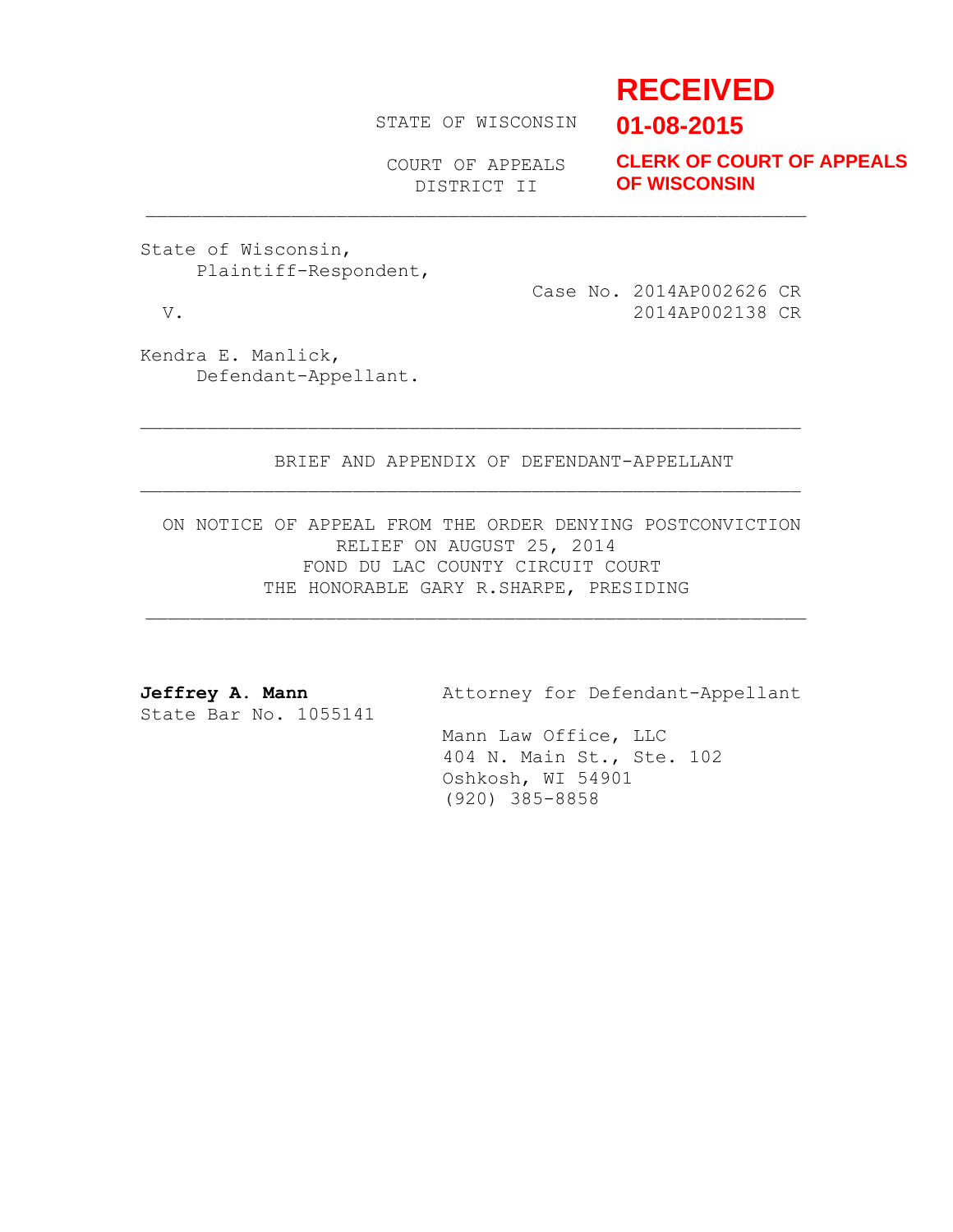# **TABLE OF CONTENTS**

| Statement of Issue Presented for Review                                                                                                  | 1  |
|------------------------------------------------------------------------------------------------------------------------------------------|----|
| Statement on Oral Argument and Publication                                                                                               | 1  |
| Statement of the Case                                                                                                                    | 1  |
| Argument                                                                                                                                 | 3  |
| a. The search of Kendra Manlick's vehicle, on August 18, 2012,<br>was unlawful.                                                          | ζ  |
| b. Trial counsel's failure to argue Wisconsin Statute<br>\$ 961.571 (1) (b) at the suppression hearing prejudiced<br>Ms. Manlick's case. | 7  |
| Conclusion                                                                                                                               | 9  |
| Certifications                                                                                                                           | 11 |
| Table of Contents (Appendix)                                                                                                             | 13 |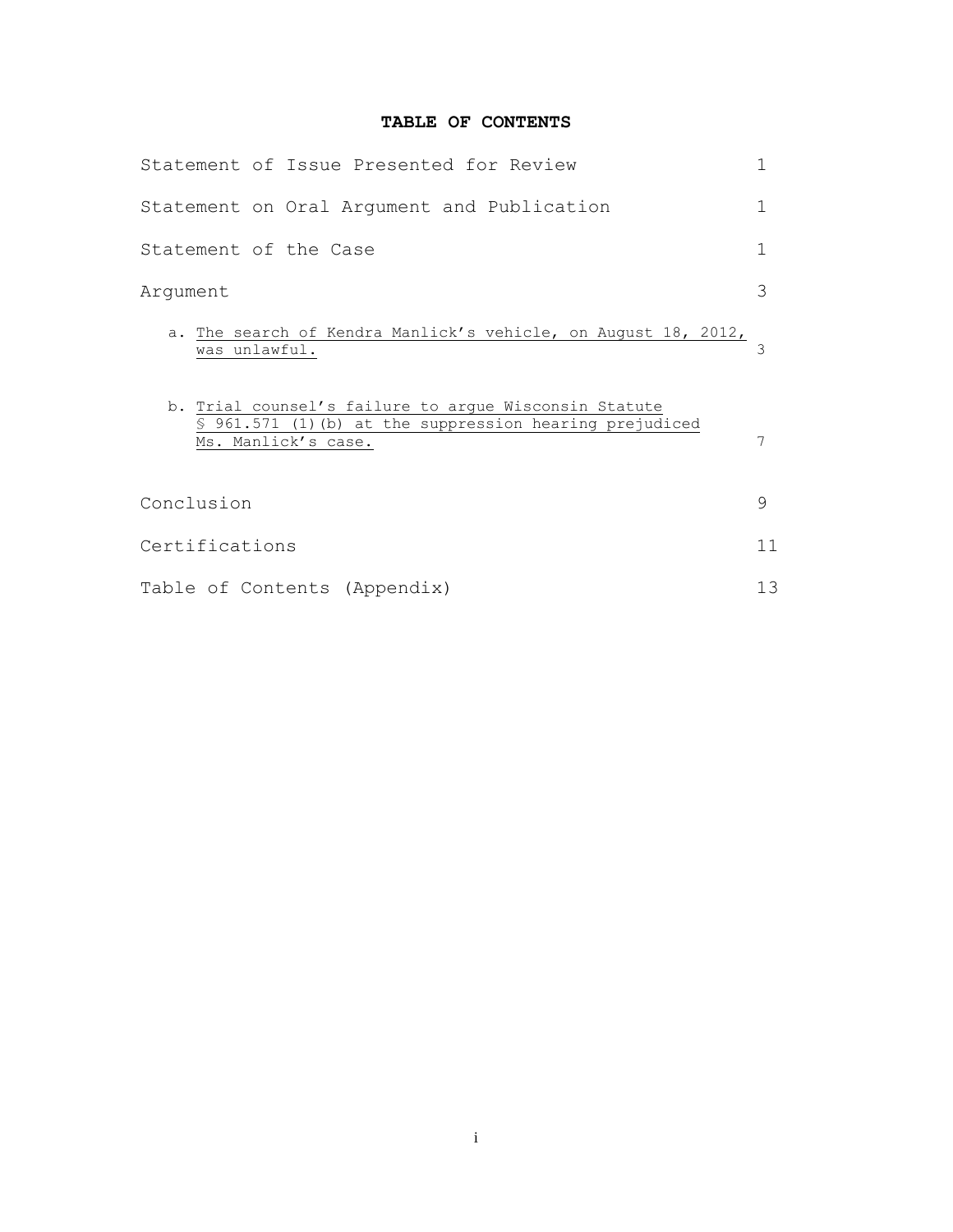## **STATUTES & CONSTITUTIONAL PROVISIONS CITED**

Wisconsin Statute § 961.571 (1)(b) 1,3,4,6,7,8,9

### **CASES CITED**

| Carroll v. U.S., 267 U.S. 132 (1925)                        | $\mathcal{L}$ |
|-------------------------------------------------------------|---------------|
| Strickland v. Washington, 466 U.S. 668 (1984)               |               |
| Bies v. State, 76 Wis.2d 457 (1977)                         | 3             |
| State v. Johnson, 153 Wis. 2d 121;<br>449 N.W.2d 845 (1990) |               |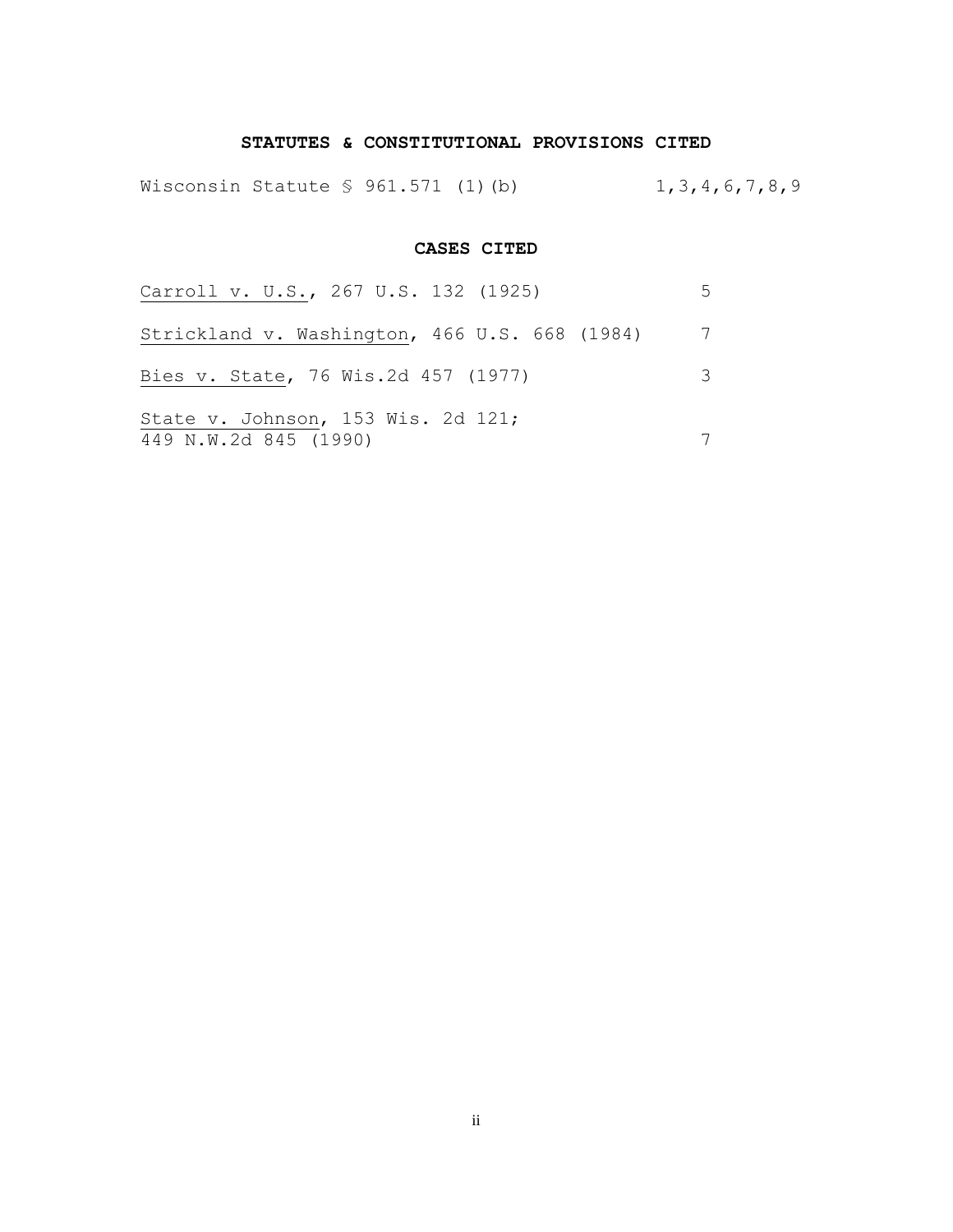### **I. Issues presented for review**

a) Whether the August 18, 2012 search of Ms. Kendra Manlick's vehicle was unlawful?

b) Whether trial counsel's failure to argue Wisconsin Statute § 961.571(1)(b) prejudiced Ms. Manlick's case?

### **II. Statement on Oral Argument and Publication**

The Defendant-Appellant is neither requesting the publication of nor the opportunity to orally argue this matter.

### **III. Statement of the Case**

On August 18, 2012, Officer Rucker, of the City of Fond du Lac Police Department, was on patrol when he came upon a vehicle containing two individuals. He recognized one of the individuals, Justin Norton, as possessing an active warrant for his arrest. Officer Rucker made contact with the two occupants within said vehicle, positively identifying Justin Norton as well as the Defendant-Appellant, Kendra Manlick. The officer subsequently informed Mr. Norton of the warrant and took him into custody. A (Appendix) 92.

Officer Rucker previously encountered both of these same individuals in May of 2012, wherein he found heroin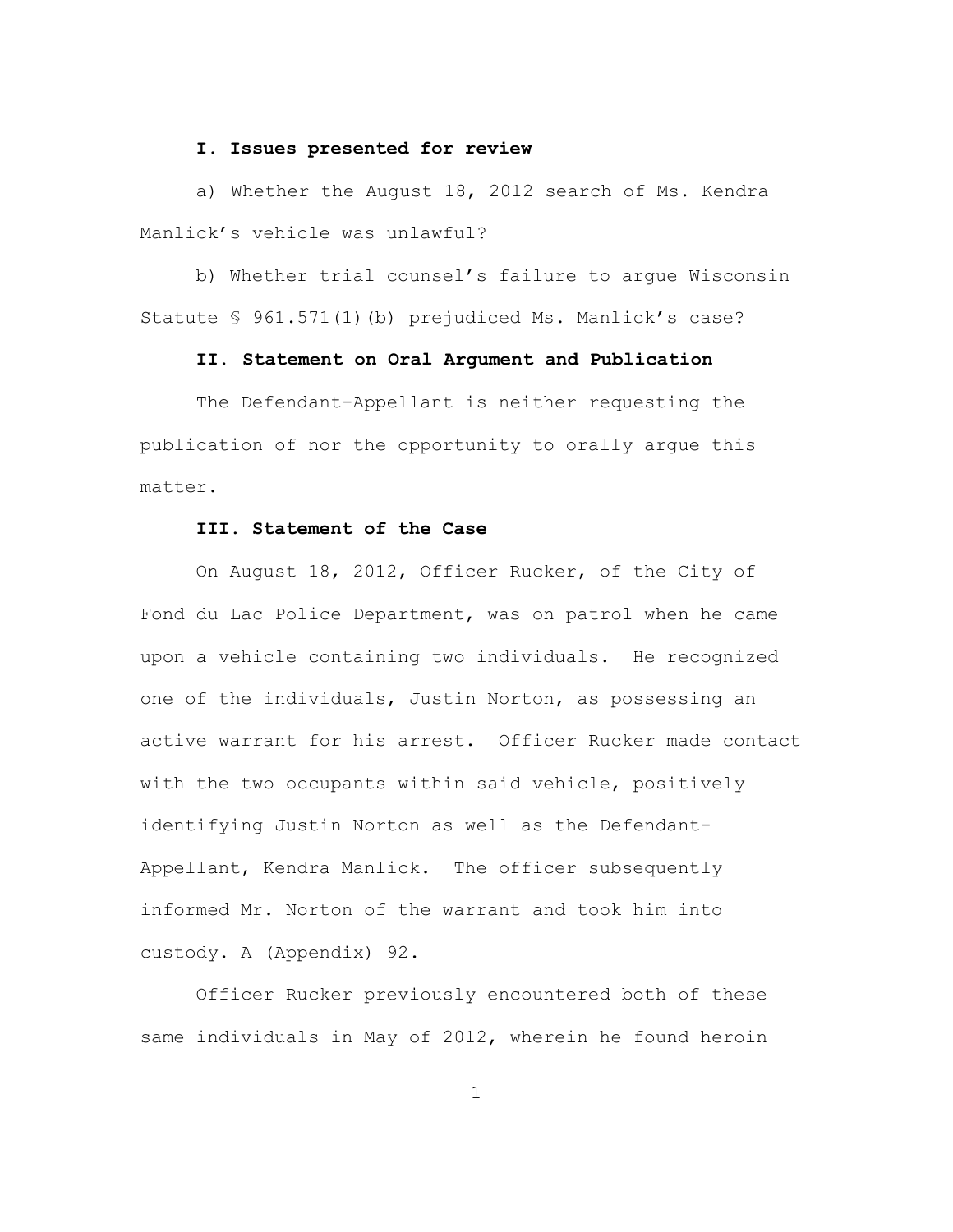and paraphernalia on Ms. Manlick. $1$  Moreover, he recalled the vehicle involved in the immediate case as the same one belonging to Ms. Manlick during the previous encounter. *Id.* Following Norton's arrest, the officer re-approached Ms. Manlick and her vehicle. While doing so, he observed two syringes situated within the vehicle in the center shifter compartment. *Id.*

Based upon his observations and previous encounter, Officer Rucker conducted a search of Ms. Manlick's vehicle. Therein he located several more needles, bottle caps, cotton, a roll of aluminum foil, and half of a Suboxone pill. *Id.* Ms. Manlick was consequently arrested and charged with possession of paraphernalia, possession of a controlled substance, and two additional counts of felony bail jumping.

On August 13, 2013, the Honorable Gary Sharpe presided over Ms. Manlick's motion seeking suppression of evidence obtained via an illegal search. A21-54. That motion was ultimately denied, and Ms. Manlick eventually pled no contest and was sentenced on one count of possession of a controlled substance and two (amended) counts of

 $\overline{a}$ 

<sup>&</sup>lt;sup>1</sup> That search led to the charges brought in Fond du Lac Case No. 12CF277. Ultimately, that case was dismissed on the State's motion after a motion seeking suppression was brought by Ms. Manlick.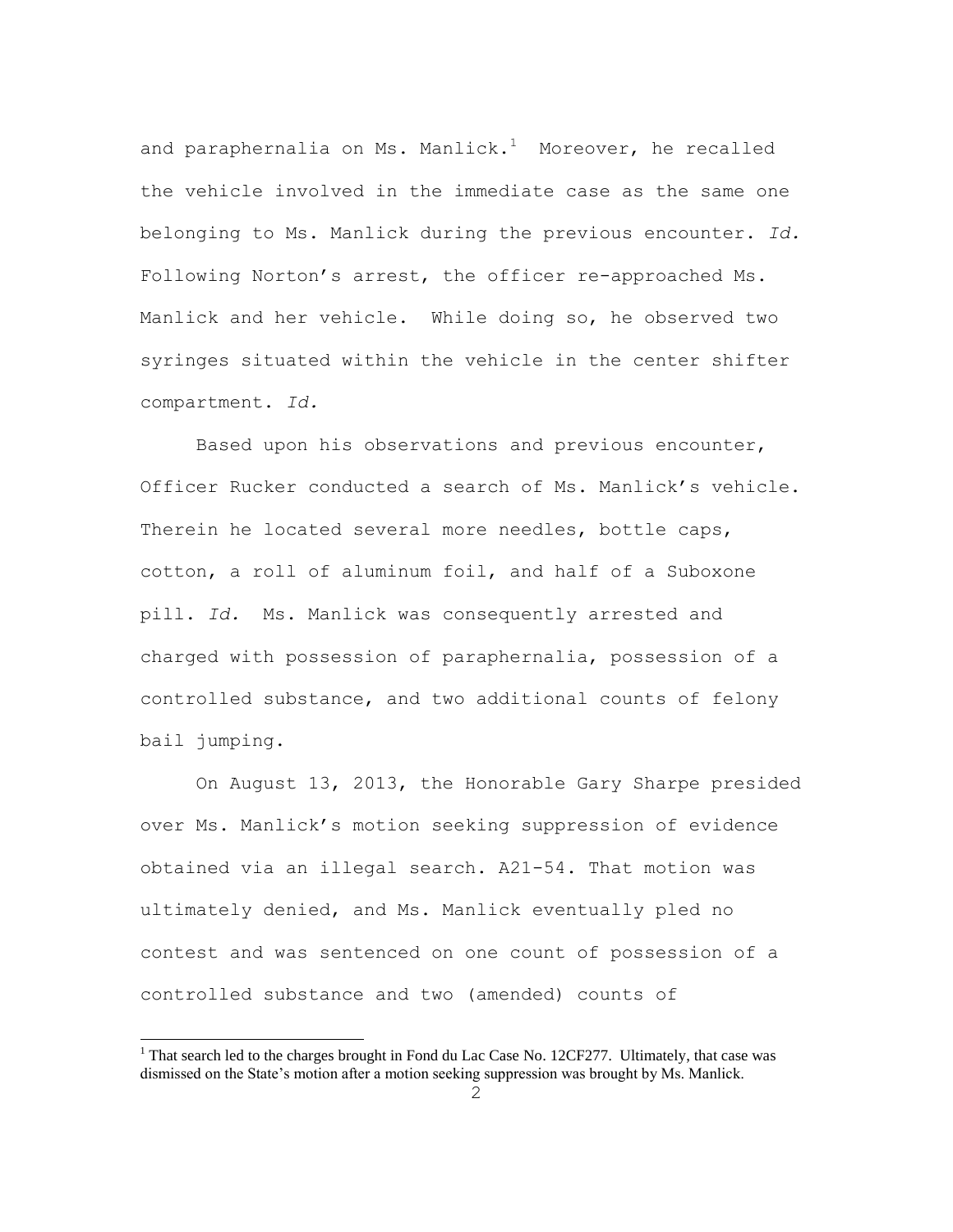misdemeanor bail jumping. A94-96.

On June 20, 2014, Ms. Manlick filed a motion seeking postconviction relief on the basis that trial counsel was ineffective by failing to argue Wisconsin Statute § 961.571(1)(b) during the suppression motion hearing. A97-99. On August 25, 2014, the Honorable Gary Sharpe conducted the postconviction hearing. A55-A90. Following oral argument and testimony by trial counsel, Mary Wolfe, the court found: 1) trial counsel's failure to address WI Stat. § 961.571(1)(b)was deficient; however, 2) the deficiency did not prejudice the defendant's case because probable cause existed to support the search, even without referencing the statute. A100.

The Defendant timely appeals.

#### **IV. Argument**

# **a. The search of Kendra Manlick's vehicle, on August 18, 2012, was unlawful.**

 At a motion to suppress hearing held on August 13, 2013, the State cited Bies v. State, 76 Wis.2d 457 (1977), wherein the Wisconsin Supreme Court laid out the four criteria for properly invoking the "plain view" exception. Those four criteria are: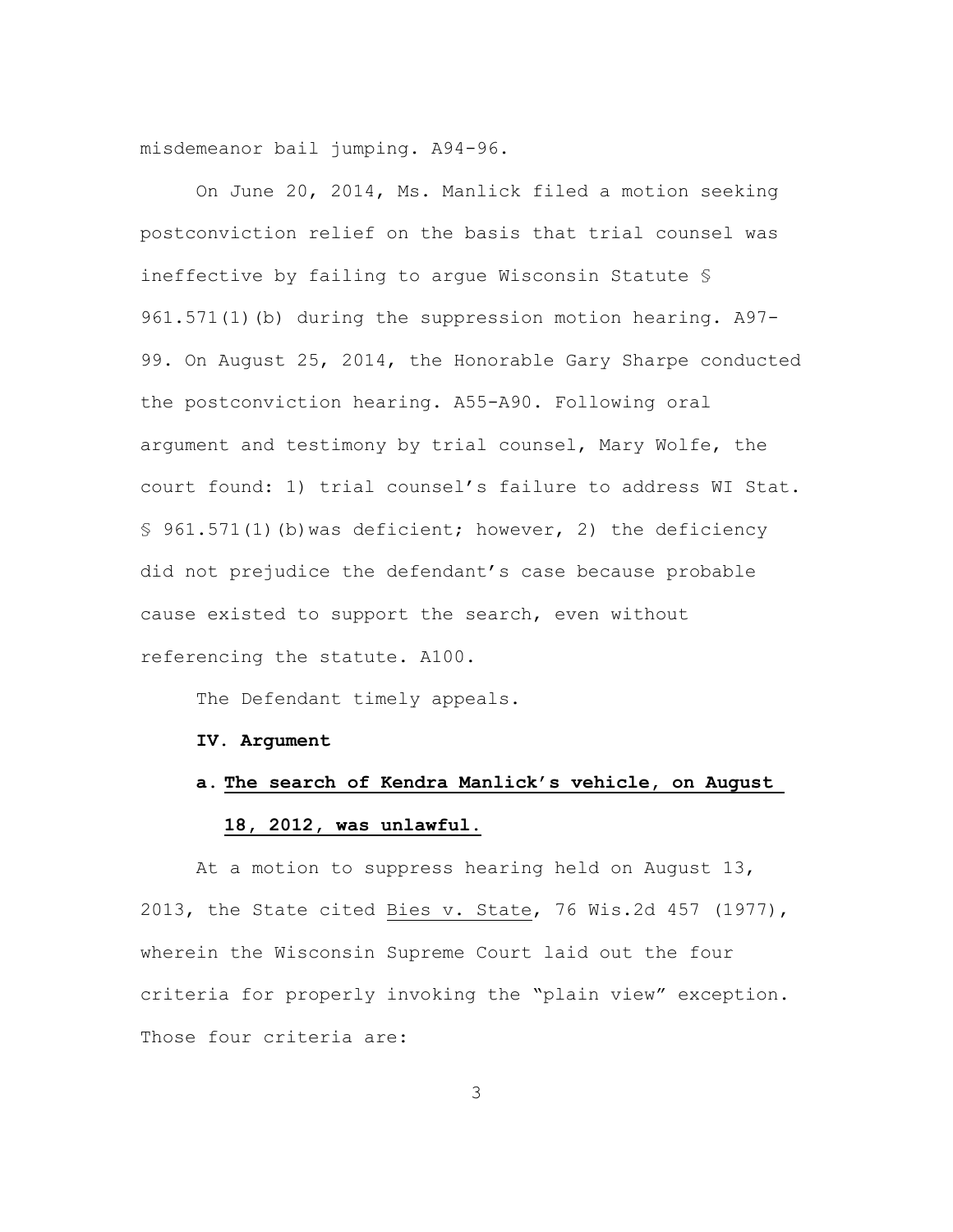**"(1) The officer must have a prior justification for being in the position from which the "plain view" discovery was made;(2) The evidence must be in plain view of the discovering officer; (3) The discovery of the evidence must be inadvertent; and (4) The item seized, in itself or in itself with facts known to the officer at the time of the seizure, provides probable cause to believe there is a connection between the evidence and criminal activity." Bies, 76 Wis.2d 457,464.**

In the immediate case, it appears the fourth prong of the "plain view" test requires the closest attention. Wisconsin Statute § 961.571(1)(b)1 states, " 'Drug paraphernalia' excludes: Hypodermic syringes, needles and other objects used or intended for use in parenterally injecting substances into the human body." Based upon that reading, probable cause could only be found, if at all, following an examination of the observed needles in conjunction with the facts known to Officer Rucker at the time of the seizure.

At a preliminary hearing held on November 2, 2012 and while under cross-examination, Officer Rucker was asked whether he believed "that syringes and needles are paraphernalia?" A13. The officer responded "Yes." *Id.* Several months later, at the previously mentioned suppression hearing of August 13, 2013, the State asked the officer whether he recognized the syringes in question as being the same as others he had previously observed in situations involving opiate usage. A30. He responded by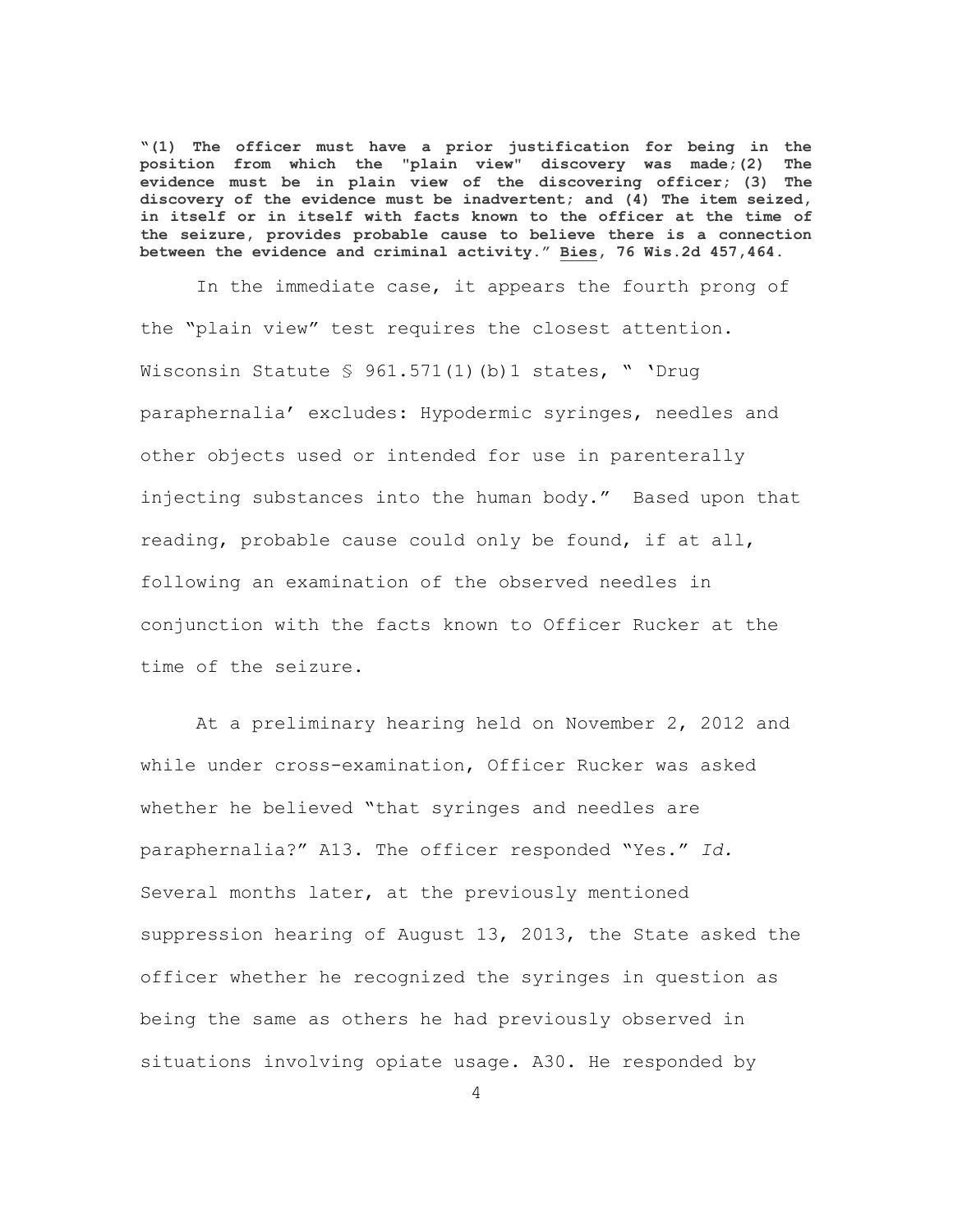stating that "[Y]es, those specific (needles) that I saw in the vehicle was every opiate addict or heroin addict that I have encountered that has had hypodermic (needles)....Those hypodermic are exchanged in local clinics in Milwaukee." *Id.*

The State continued by asking Officer Rucker, "[A]t the time that you saw the syringes or needles inside the vehicle, with your knowledge of Miss Manlick and your training and experience, did you believe that there was probable cause that a crime was being committed?" *Id.* Officer Rucker responded, "Yes." *Id.*

At the postconviction relief hearing held on August 25, 2014, the State again asserted that Officer Rucker possessed probable cause to search Ms. Manlick's vehicle, mainly relying upon findings made in Carroll v. U.S., 267 U.S. 132 (1925), wherein the United States Supreme Court ruled that a vehicle could be searched without a search warrant if probable cause existed supporting that the vehicle contained evidence. A68.

Officer Rucker's testimony illustrates his misunderstanding that syringes and needles constitute drug paraphernalia, which is directly refuted by the language in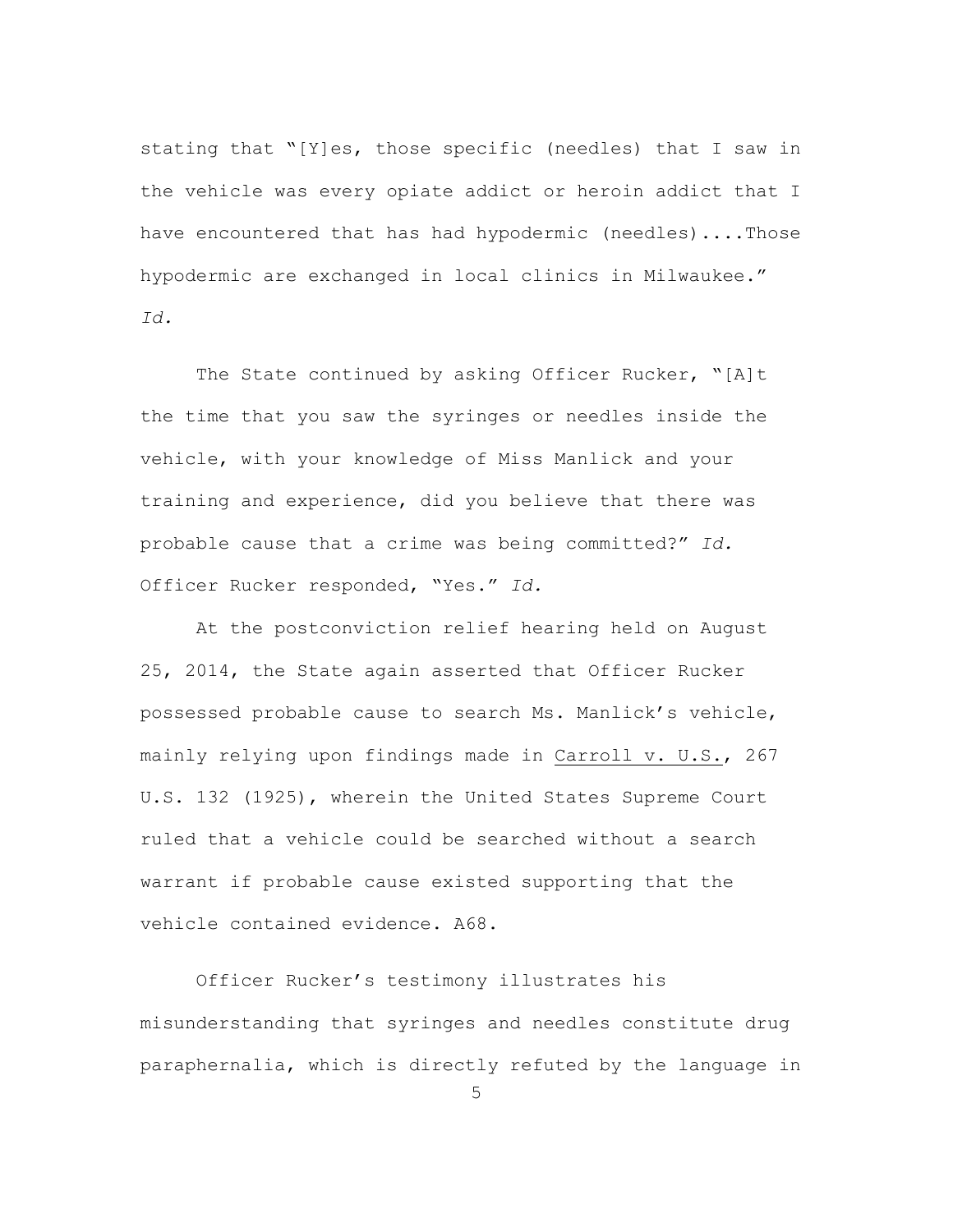WI Stat. § 961.571(1)(b). Furthermore, his testimony reveals that once he recognized the needles in question as being similar to others he had witnessed to be used by heroin addicts, he believed he possessed the probable cause necessary to search Ms. Manlick's vehicle.

Having established that needles alone are not drug paraphernalia, the discussion shifts to an examination of what facts the officer knew about Ms. Manlick. Officer Rucker testified to a single, previous encounter with Ms. Manlick, which preceded the incident in question by over three months. A26. Furthermore, the officer recognized the needles in Ms. Manlick's vehicle as being similar to others he had previously observed amongst heroin users. A30. No testimony was received regarding Officer Rucker's knowledge of whether Ms. Manlick possessed any medical conditions necessitating the use of hypodermic needles. Officer Rucker also did not testify to any observations of Ms. Manlick herself suggesting whether she appeared under the influence of any drugs.

Ms. Manlick believes that the mere presence of needles and an isolated encounter several months prior (which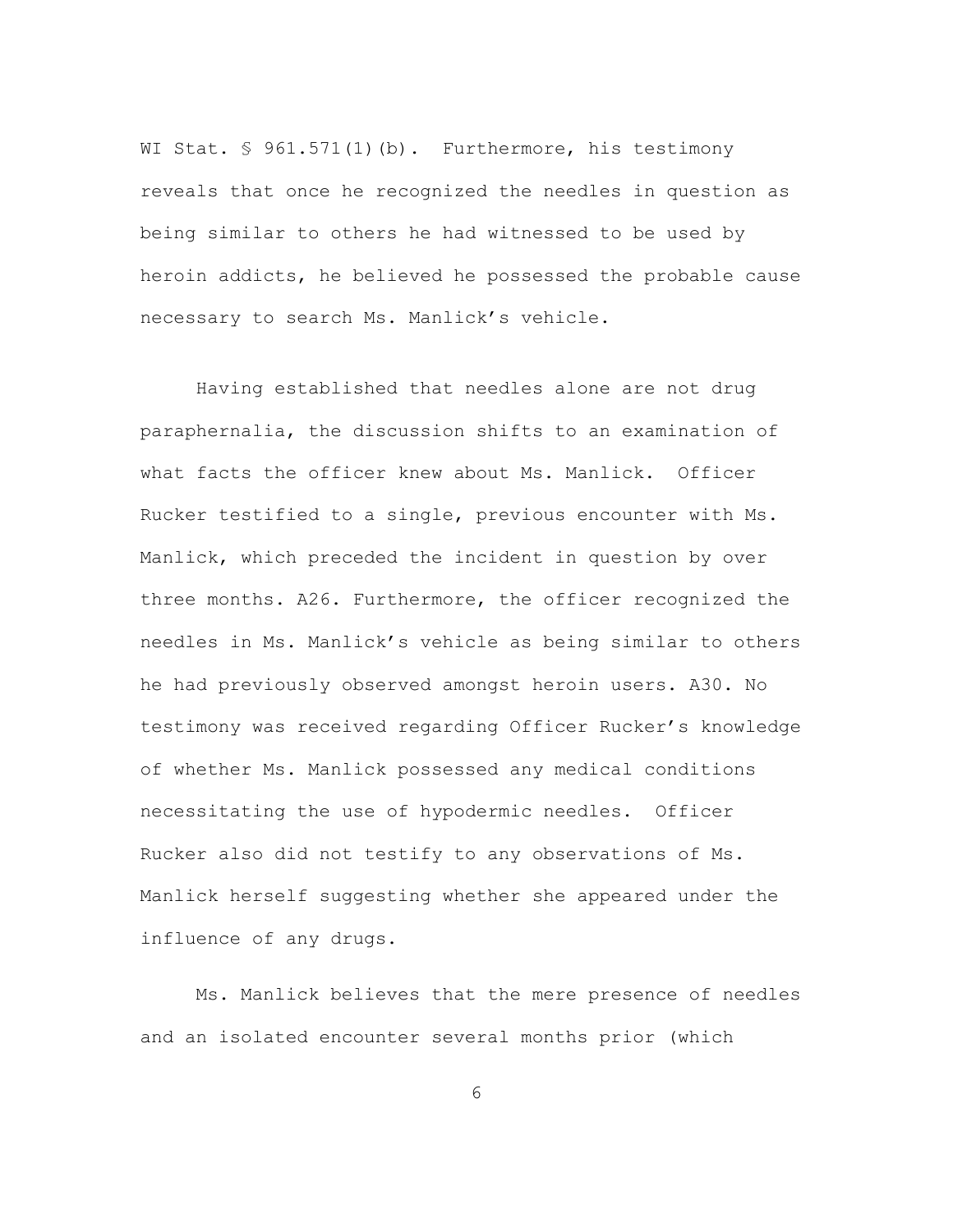itself was also unlawful) does not form the probable cause that was required to have searched her vehicle on August 18, 2012. For these reasons, Ms. Manlick respectfully requests that this court reverse the ruling of the lower court by suppressing the illegally seized evidence collected from her vehicle.

### **b. Trial counsel's failure to argue Wisconsin Statute**

# **§ 961.571 (1)(b) at the suppression hearing prejudiced Ms. Manlick's case.**

In State v. Johnson, 153 Wis. 2d 121; 449 N.W.2d 845 (1990), the Wisconsin Supreme Court referred to earlier findings made by the United States Supreme Court in Strickland v. Washington, 466 U.S. 668 (1984) when it examined a claim of ineffective assistance of counsel. Citing *Strickland*, the court stated that ineffective assistance of counsel occurs where a defendant can demonstrate: 1) "that his counsel's performance was deficient…," and 2) "that the deficiency prejudiced his defense....requiring a showing that counsel's errors were so serious as to deprive the defendant of a fair trial…" Johnson, 153 Wis. 2d 121,127.

In the instant case, the trial court agreed with Ms.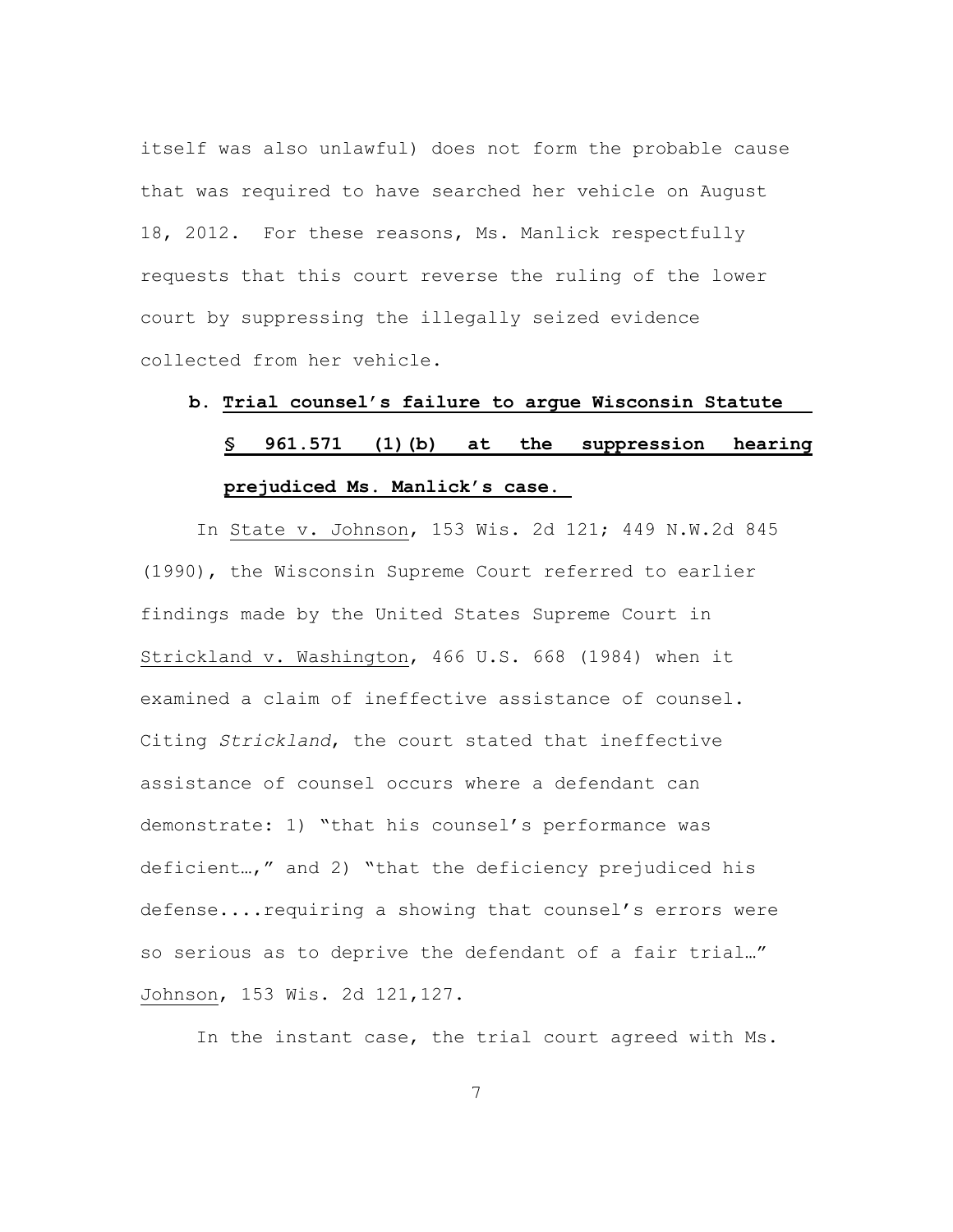Manlick's claim that trial counsel's representation was deficient by failing to address WI Stat. § 961.571(1)(b) at the suppression hearing. A89,100. Therefore, Ms. Manlick is not requesting that this court disturb that portion of the court's decision. Rather, the trial court further indicated that, despite the deficiency, "there was enough here to support probable cause for the search....So I'm still going to deny the motion." A89. The court's ruling is problematic, particularly considering that immediately prior to making this ruling, the court stated,

**"I think had Ms. Wolfe raised the argument, the court wouldn't have made the finding that it made as it relates to probable cause for arrest. So Mary Wolfe did testify that she just made a mistake....I think the court may very well have considered this differently at the time had it been raised." A88-89.** 

In the immediate case, the court indicated that trial counsel's representation was deficient and that had the statute been raised at the original suppression hearing, it wouldn't have made the finding it made as it related to probable cause for arrest. With Mr. Norton having already been apprehended on the warrant, Officer Rucker utilized his misguided belief that syringes constituted drug paraphernalia to arrest Kendra Manlick and subsequently search her vehicle. In hindsight, the court admitted "that it was in error in making its determination that the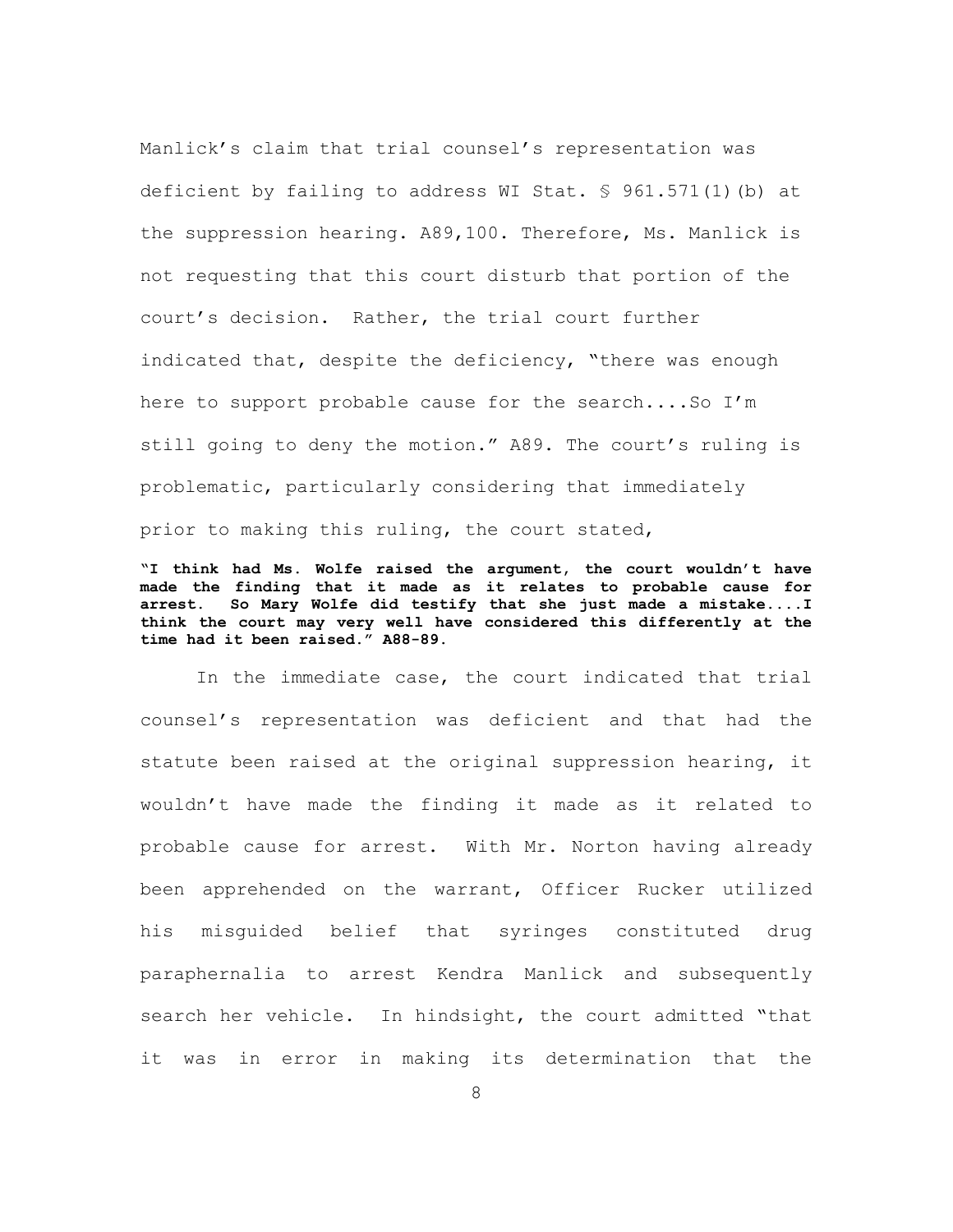officer, based upon the observations of the syringes or hypodermic needles, had a basis to arrest for possession of drug paraphernalia." A65-66.

Ms. Manlick believes the trial court's own admissions illustrate the prejudice her case suffered due to trial counsel's failure to raise WI Stat. § 961.571(1)(b). Had it been, the court would not have found probable cause for Officer Rucker to arrest Ms. Manlick and, furthermore, would have suppressed the items discovered in Ms. Manlick's vehicle as being the products of an illegal search. These factors combine to create significant doubt in the confidence of the outcome of this case to this point.

### **V. Conclusion**

For the reasons expressed above, Ms. Manlick respectfully requests that this court find that the search of her vehicle on August 18, 2012 was unlawful. She also asks that this court find that her trial counsel's deficiencies in representation prejudiced her case and that the appropriate remedy in this matter is to set aside the sentence, vacate the conviction, and suppress the items seized from her vehicle following the illegal search.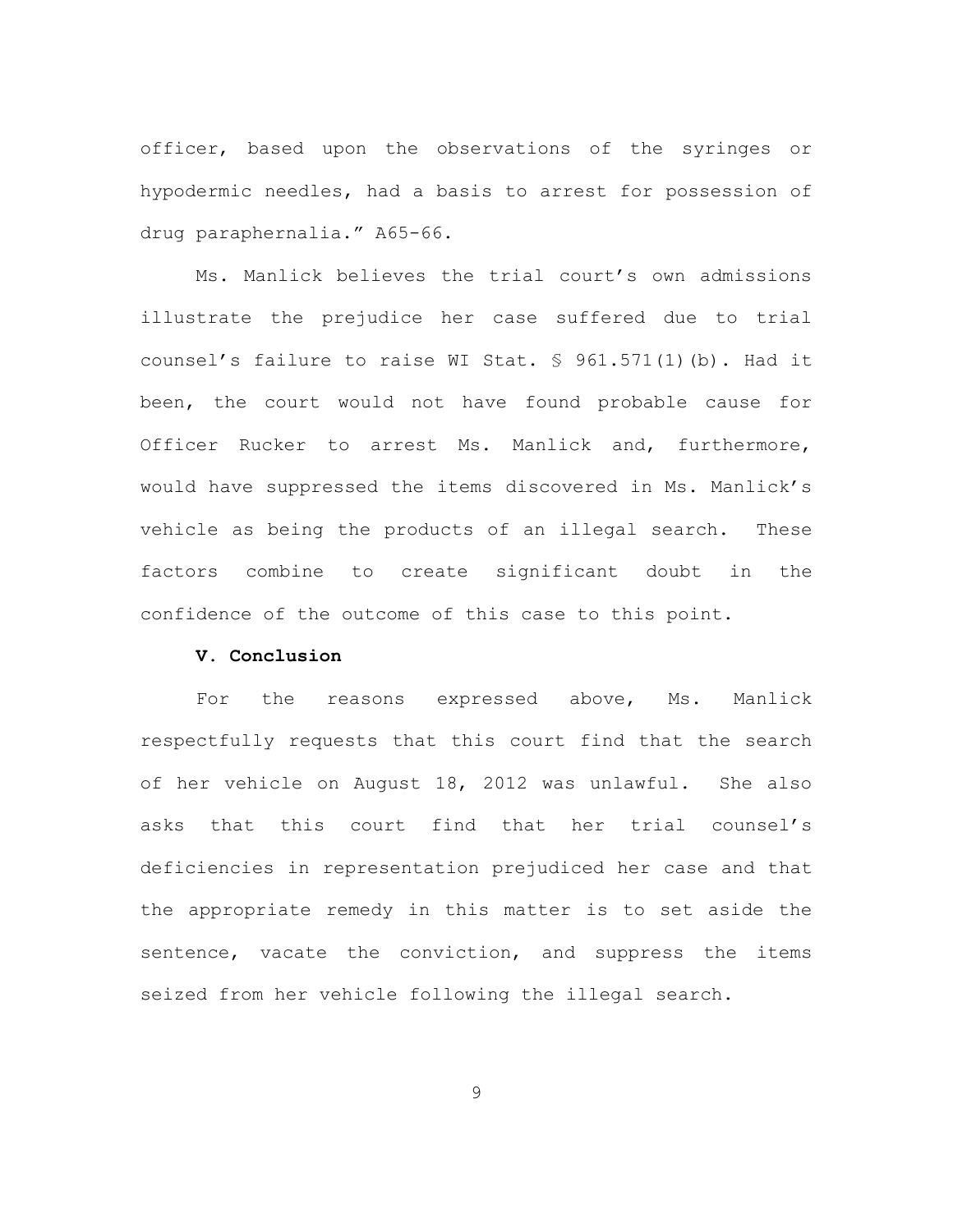Dated at Oshkosh, Wisconsin, this \_\_\_\_\_day of January, 2015.

> Jeffrey A. Mann State Bar No. 1055141 Counsel for the Defendant-Appellant Winnebago County, Wisconsin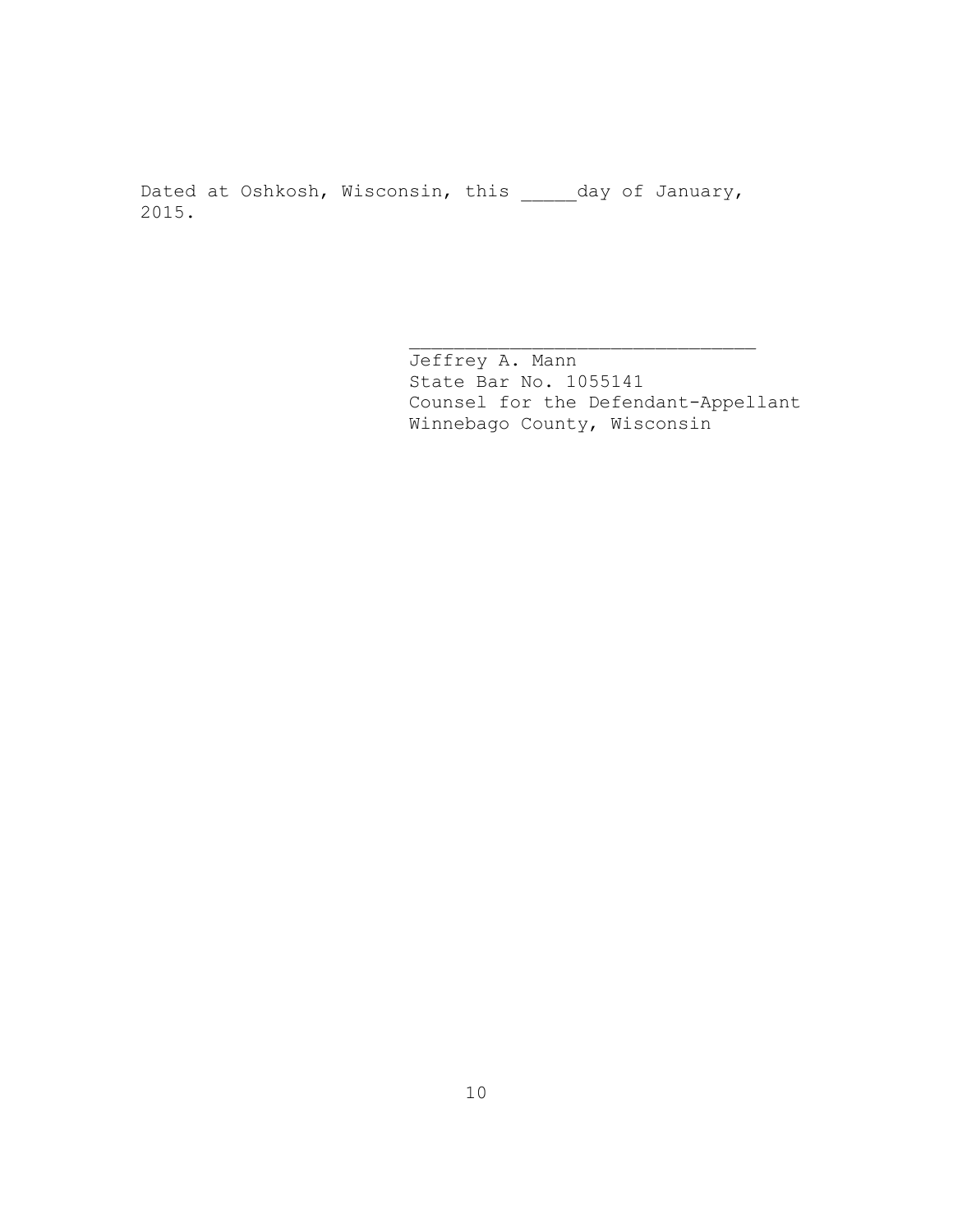#### **CERTIFICATIONS**

I hereby certify that this brief conforms to the rules contained in Wis. Stat.  $\frac{1}{5}$  809.19(8)(b) and (c) for a brief and appendix produced with a monospaced font. The length of this brief is 10 pages.

I further certify pursuant to Wis. Stat. § 809.19(b)(12)(f) that the text of the electronic copy of the brief is identical to the text of the paper copy of the brief, *other than the appendix material is not included in the electronic version.*

I further certify that filed with this brief, either as a separate document or as a part of this brief, is an appendix that complies with s. 809.19(2) (a) and that contains, at a minimum: (1) a table of contents; (2) the findings or opinion of the circuit court; (3) a copy of any unpublished opinion cited under s. 809.23 (3) (a) or (b); and (4) portions of the record essential to an understanding of the issues raised, including oral or written rulings or decisions showing the circuit court's reasoning regarding those issues.

I further certify that if this appeal is taken from a circuit court order or judgment entered in a judicial review of an administrative decision, the appendix contains the findings of fact and conclusions of law, if any, and final decision of the administrative agency.

I further certify that if the record is required by law to be confidential, the portions of the record included in the appendix are reproduced using first names and last initials instead of full names of persons, specifically including juveniles and parents of juveniles, with a notation that the portions of the record have been so reproduced to preserve confidentiality and with appropriate references to the record.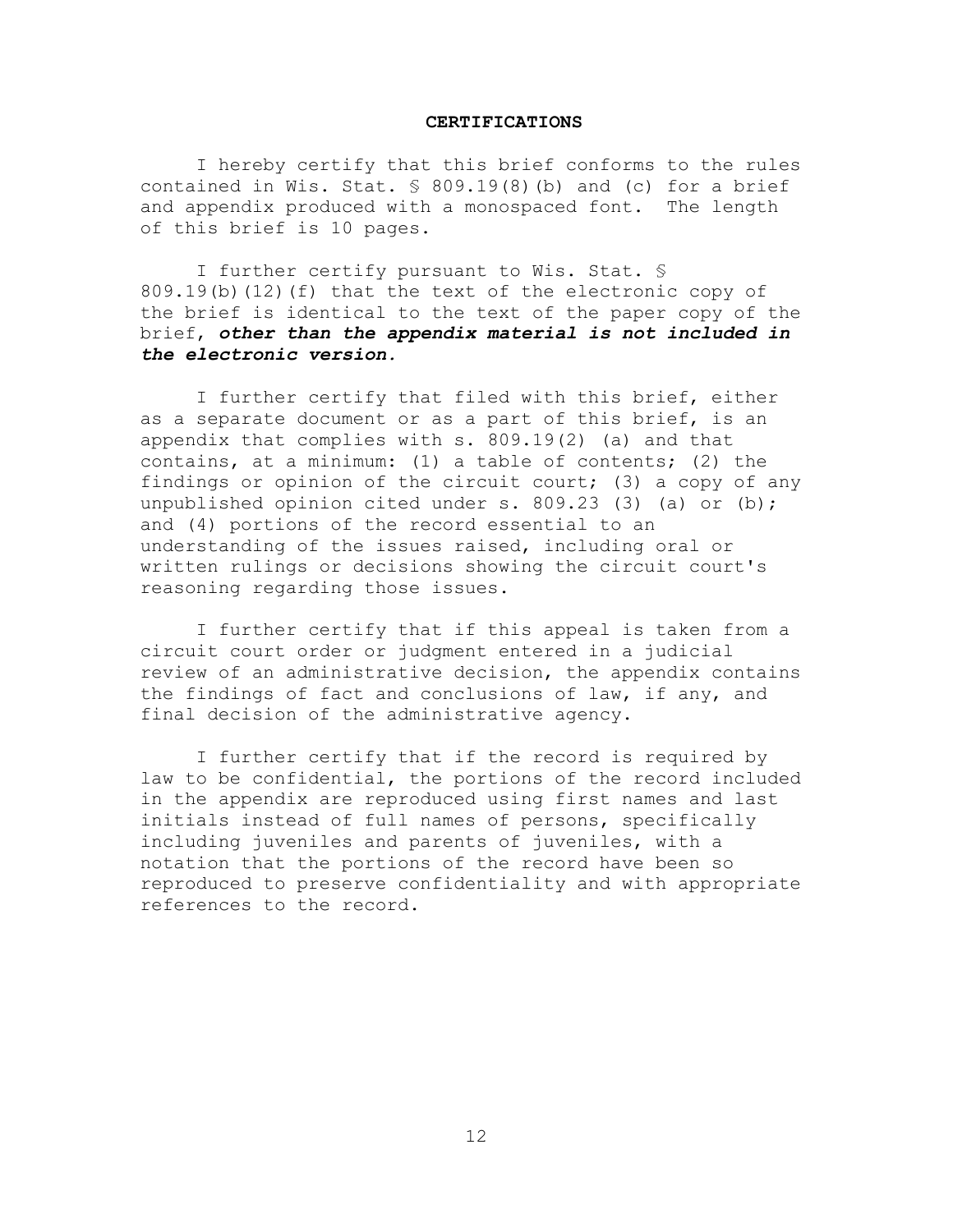I further certify that on the date of signature I routed this brief to our office station for first class US Mail Postage to be affixed and mailed to:

**Clerk's Office Wisconsin Court of Appeals 110 East Main Street, Suite 215 P.O. Box 1688 Madison, WI 53701-1688**

**Fond du Lac County District Attorney's Office c/o District Attorney Eric Toney 160 South Macy Street Fond du Lac, WI 54935**

**Attorney General's Office c/o Assistant Attorney General Gregory M. Weber P.O. Box 7857 Madison, WI 53707-7857**

Dated this \_\_\_\_\_\_ day of January, 2015 at Oshkosh, Wisconsin by:

> Jeffrey A. Mann State Bar No. 1055141 Counsel for Defendant-Appellant Winnebago County, Wisconsin